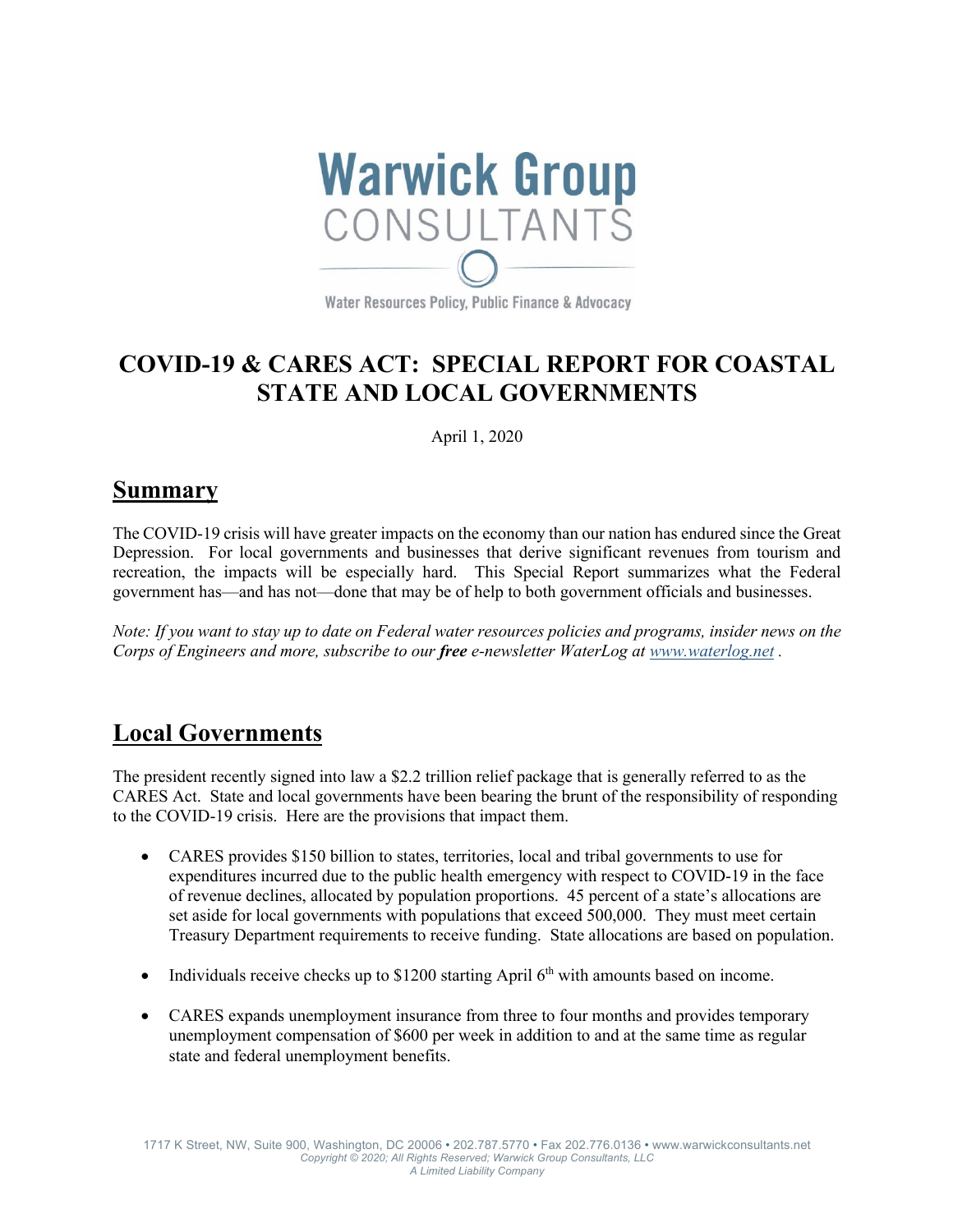- CARES authorizes the Treasury Department to make \$500 billion of loans, loan guarantees and other investments in support of eligible businesses, states and municipalities.
- FEMA is given \$45 billion of additional funding to help states and local governments pay the costs of responding to COVID-19. Also, CARES provides \$100 million for Emergency Management Performance Grants.
- \$30.75 billion for an Education Stabilization Fund for states, school districts, and institutions of higher education for costs related to the coronavirus. Each state will receive a share of a \$3 billion fund set aside for allocation to governors for discretionary grants to school districts and institutions of higher education.
- Enables the US Department of Transportation to require airlines to continue service to destinations served as of March 1, 2020. Also, at least \$100 million of grants are available to general aviation airports.
- \$850 million in additional funding for **Byrne/JAG** formula grants for continuation of criminal justice programs.
- CARES does *not* include assistance that had been sought for local utilities, some owned by municipal or regional government entities. At least one trade association had asked for inclusion of funds to help low-income consumers pay their utility bills.
- CARES does *not* give local governments access to the payroll
- CARES does *not* include the type of direct funding to local governments that groups such as the National Association of Counties had requested.

## **Small Businesses**

While a great deal of the media attention has been on the assistance it provides to airlines and other large corporations, it also has provisions to help those small businesses that are often the first to feel the impacts of any disaster and the ones with the least cash or credit to weather a loss of business. According to the law firm Kilpatrick Townsend<sup>i</sup>, the legislation expanded both the Small Business Administration's Section 7(a) Loan Program and its EIDL (Economic Injury Disaster Loan) disaster loan program.

- SBA has been given a big increase in money for its 7(a) loan program. The loans must be used for the broad purposes of paying payroll, rent, employee benefits, utilities and interest on preexisting debt. They have a \$10 million maximum and will cover up to 2  $\frac{1}{2}$  times a business' monthly payroll for up to one year. Interest of 4 percent or less is deferred for the first year of the 10-year loan repayment period. Note that these loans come via banks and other lenders. Since there are many other details about eligibility, loan forgiveness, etc., please contact your financial advisor or attorney.
- Certain small businesses that previously applied for an EIDL loan may be eligible to receive a \$10,000 grant even if their application was denied. For EIDL loans, application requirements have been eased substantially. For more information about these loans go to https://www.benefits.gov/benefit/1504